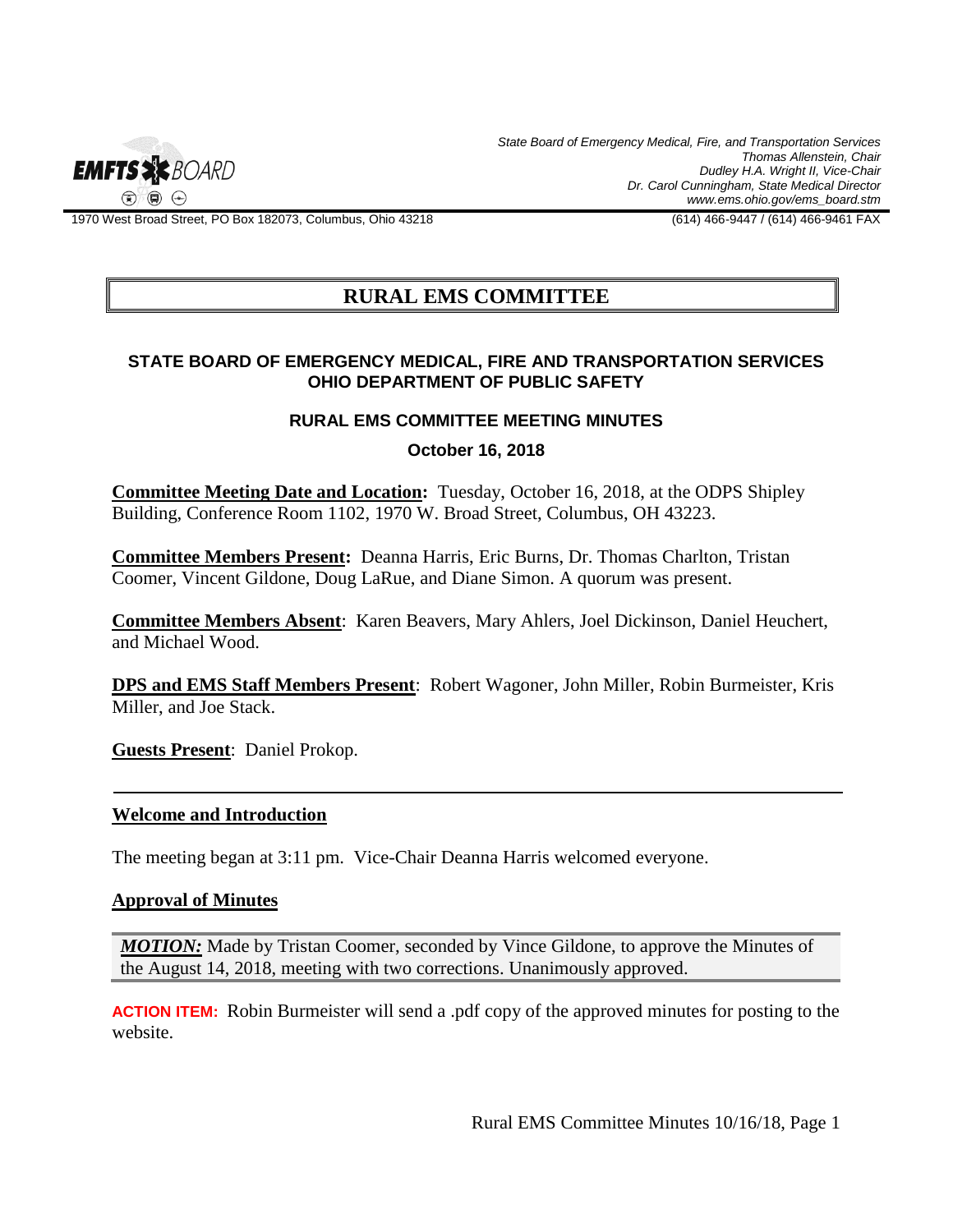## **Open Forum:**

EMS-C program coordinator, Joe Stack, informed the committee that the grant application benefitting a Pediatric Care Coordination position was successful. Mr. Stack asked that the Rural EMS Committee be willing to work with EMS-C in developing a statewide team of knowledgeable individuals. The team will assist EMS-C in developing best practices, inroads to rural areas, the need for subject matter experts to help be leaders, and that some funding may be available (committee members are exempt from receiving payment for services and time). Tristan Coomer volunteered to serve on the state team. Vince Gildone has someone assigned to work with the team. Mr. Stack will send information to Mr. Gildone.

Mr. Stack also informed the committee that an in-person meeting in Texas is being scheduled and that three individuals from Ohio can attend.

No one from ODH has been appointed to the workgroup to date. Robert Wagoner stated that some hospitals may have a pediatric appointee in place. Joe Stack will reach out to the ODH division.

Mr. Stack will keep the committee apprised of matters as they develop.

**ACTION ITEM:**Joe Stack will send information to Tristan Coomer and Dr. Tom Charlton regarding the team and pending in-person meeting.

## **Old Business:**

A list of fire charters that have high school programs was not yet available. Further discussion was tabled until the December meeting. The committee would like to review why some programs are more successful than others and needs to develop a 'best practices' outline.

**ACTION ITEM:**John Miller and Kris Miller will work to get a list of programs from EMS Education that offer both EMS and Fire at the high school level for the December meeting.

Discussion about progress regarding school programs with Apollo ensued. Doug LaRue reported that the program director has begun to explore needs for school programs.

## **New Business:**

The EMFTS Board HR ad hoc workgroup needs a committee appointee. Vice-Chair Deanna Harris reported that the ad hoc group will be meeting during the odd months of the Board and that a volunteer is needed for the committee. Eric Burns volunteered to serve on the group.